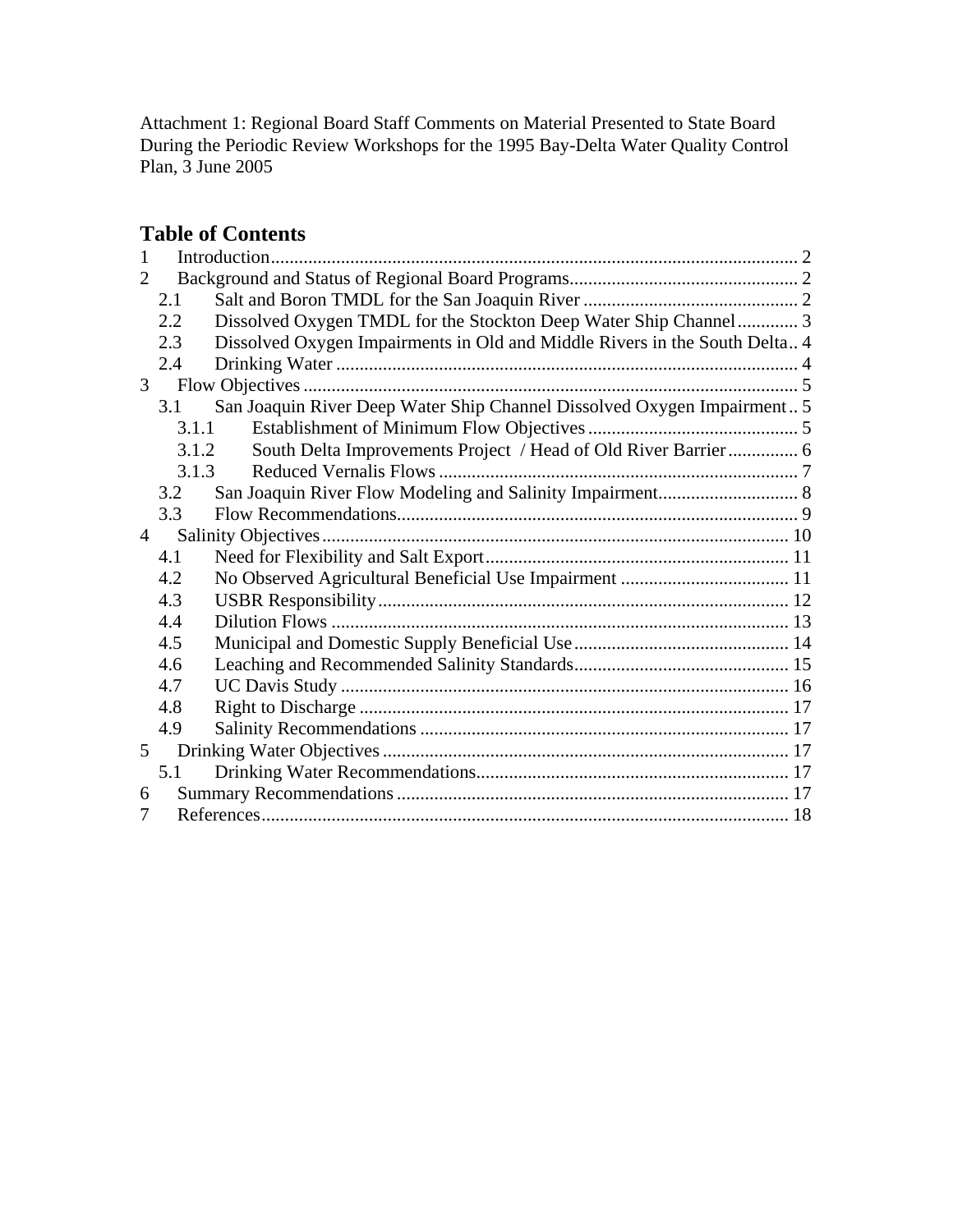## <span id="page-1-0"></span>**1 Introduction**

Numerous parties submitted comments and exhibits regarding flow, salinity, and drinking water quality objectives in the San Joaquin River (SJR) and Delta during the public workshops held to solicit input on the State Water Resources Control Board's review of the 1995 Water Quality Control Plan for the San Francisco Bay/Sacramento- San Joaquin Delta Estuary (referred to hereafter as Bay-Delta plan). The purpose of this report is to support Regional Board staff recommendations to the State Water Resources Control Board (State Board) made in a 3 June 2005 comment letter regarding these comments and exhibits. The quantity of information presented here reflects the strong relationship of the State Board's 1995 Bay-Delta Plan with several on-going Regional Board programs. The report is organized into seven sections:

| Section 1: Introduction                                     |
|-------------------------------------------------------------|
| Section 2: Background and Status of Regional Board Programs |
| Section 3: Flow objectives                                  |
| Section 4: Salinity objectives                              |
| Section 5: Drinking water objectives                        |
| Section 6: Summary recommendations                          |
| Section 7: References                                       |

Section 2 provides background on Regional Board programs as they relate to comments and exhibits submitted to the State Board. Sections 3, 4, and 5 provide responses to specific comments and exhibits submitted regarding, flow, salinity, and drinking water objectives, respectively. Section 6 provides a summary of Regional Board staff recommendations. Parenthetical reference is provided to specific exhibits submitted during the State Board's periodic review process. Footnotes are provided for other information cited in the comments with references listed in Section 7.

# **2 Background and Status of Regional Board Programs**

## **2.1 Salt and Boron TMDL for the San Joaquin River**

The State Board, in Water Right Decision 1641 (D-1641), stated:

*"The Central Valley RWQCB is hereby directed promptly to develop and adopt salinity objectives and a program of implementation plan for the main stem of the San Joaquin River upstream of Vernalis. As part of its implementation plan for the salinity objectives, the Central Valley RWQCB should evaluate a program to regulate the timing of agricultural discharges to the San Joaquin River." [1](#page-1-1)*

In response to this direction and to fulfill its obligations under the Clean Water Act (CWA), the Regional Board developed a Total Maximum Daily Load (TMDL) and Control Program for salt and boron discharges into the lower SJR for the salinity

<span id="page-1-1"></span><sup>&</sup>lt;sup>1</sup> SWRCB, 2000, p. 85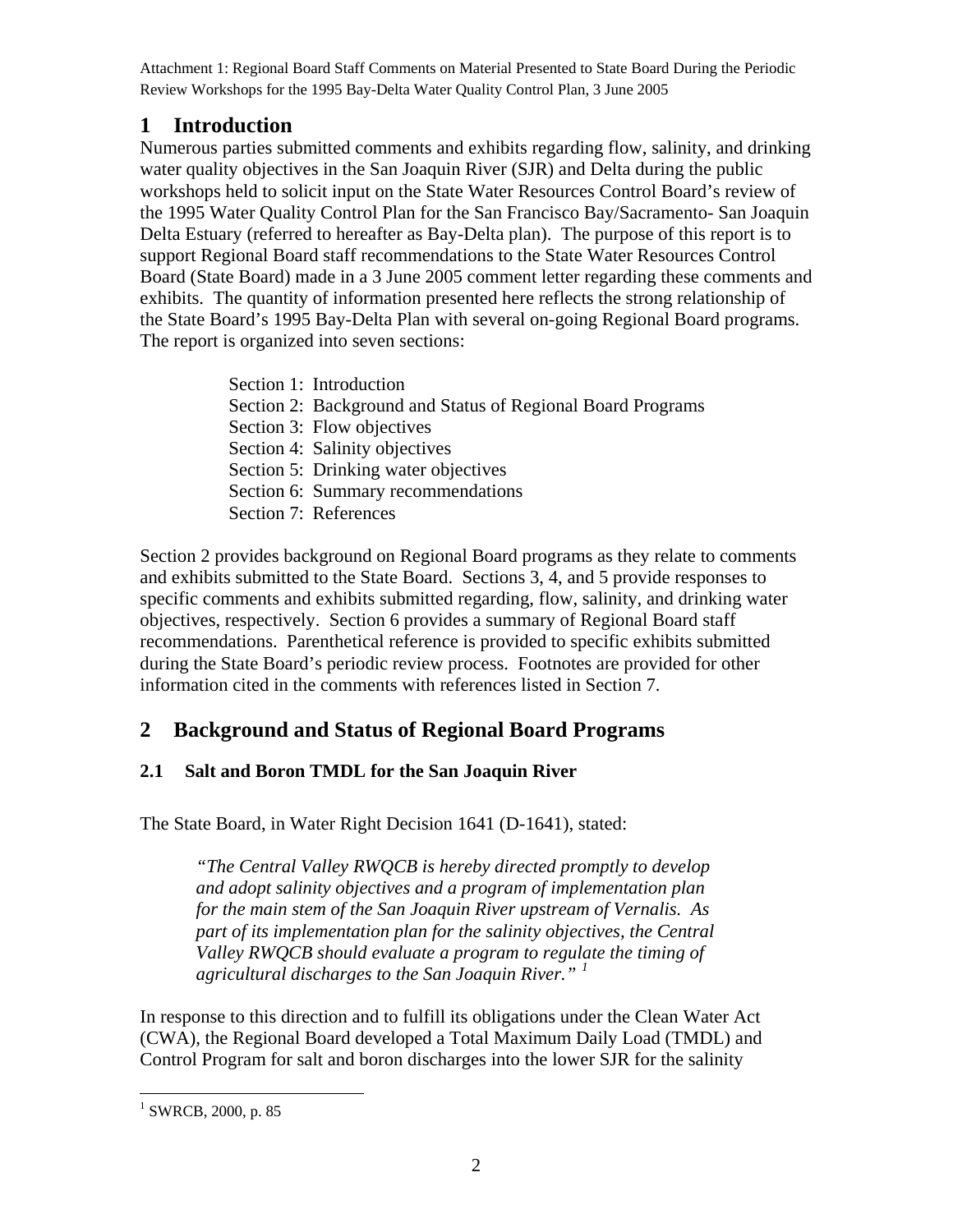<span id="page-2-0"></span>impairment in the SJR (Salinity Control Program). The Regional Board, in September 2004, adopted an amendment to the Water Quality Control Plan for the Sacramento and San Joaquin River Basins (CRWQCB, 2004), which included this TMDL and Control Program. This amendment, when approved by the State Board, will result in establishment of:

- Fixed load allocations applicable to nonpoint source dischargers regulated under waste discharge requirements
- A method for calculating real-time assimilative capacity and associated real-time salt load limits (available load) based on real-time flow conditions (applicable to dischargers regulated under a waiver of waste discharge requirements or, as appropriate, under new or existing waste discharge requirements when these waste discharge requirements are otherwise required)
- A method for apportioning load allocations to nonpoint source dischargers
- A method for calculating waste load allocations for point source dischargers
- Prioritization, by subarea, for implementing load allocations
- A time schedule, prioritized by subarea, for achieving compliance with waste load allocations and load allocations
- A method for calculating load allocations for salt imported to the lower SJR basin by the Delta Mendota Canal of the Central Valley Project
- A time schedule for establishing upstream salinity water quality objectives, and a TMDL and program of implementation to achieve these objectives

The TMDL is phased to allow for implementation of the existing salinity water quality objectives in the SJR near Vernalis, while providing the framework and timeline for implementing upstream salinity water quality objectives. The first phase establishes load allocations to achieve the existing State Board Vernalis salinity objectives.

On 11 May 2005, Regional Board staff held a California Environmental Quality Act (CEQA) scoping meeting for the project to establish salt and boron water quality objectives in the SJR from Mendota Dam to Vernalis. This Basin Plan Amendment project will also include establishment of a TMDL and program of implementation to achieve the new objectives. Staff intends to complete a draft Basin Plan Amendment staff report by Fall 2005, with a final draft staff report for Regional Board consideration by June 2006. Preliminary assessment of the appropriate salinity objectives to protect the beneficial use suggests values in the range of 700 to 1,600 μS/cm.

### **2.2 Dissolved Oxygen TMDL for the Stockton Deep Water Ship Channel**

In 1998, the State Board adopted a 303(d) list that identified the Stockton Deep Water Ship Channel (DWSC) as impaired due to low dissolved oxygen conditions. Per the federal CWA and the State's Porter-Cologne Water Quality Control Act, this required the Regional Board to prepare a TMDL and an implementation plan to address the impairment. Also, in D-1641, the State Board directed the Regional Board to implement a TMDL to address loads contributing to this impairment before they would take water rights actions to address the contribution of reduced flow. In January 2005, the CVRWQCB adopted a TMDL and implementation plan. The associated Basin Plan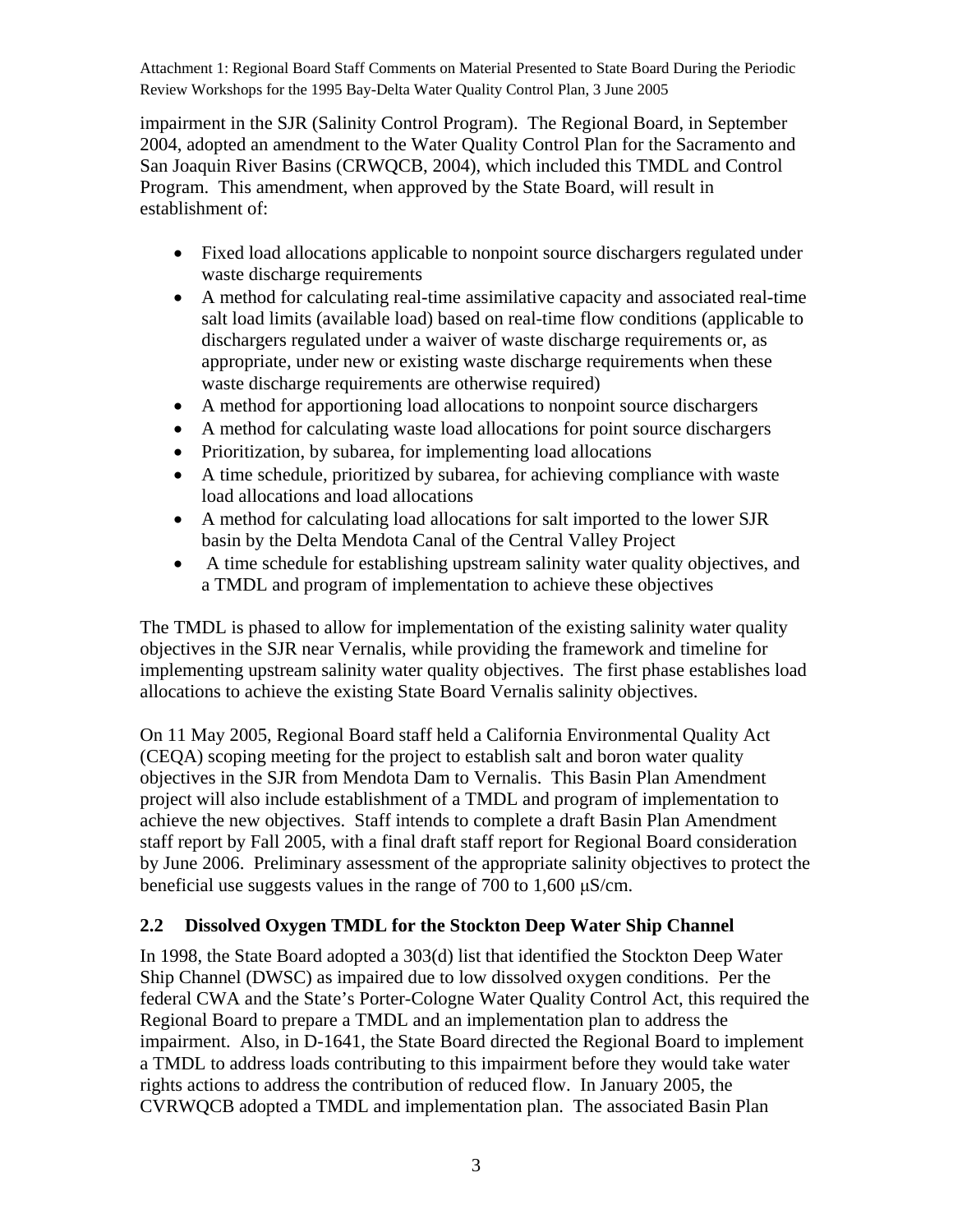<span id="page-3-0"></span>amendment and the *Control Program for Factors Contributing to the Dissolved Oxygen Impairment in the Stockton Deep Water Ship Channel* (RWQCB, 2005) contained therein have the following elements:

- o TMDL, which apportions responsibility to the three causative factors (loads of oxygen demanding substances, DWSC geometry, and reduced DWSC flows) and outlines allocations of load to sources of oxygen demanding substances and their precursors
- o Requirements for completion of scientific studies needed to identify and quantify the impact of sources of oxygen demanding substances and their precursors
- o Recommendations to agencies responsible for reduced DWSC flow and DWSC geometry to address the impact of existing and future projects on the dissolved oxygen impairment
- o Conditional prohibition of discharge

Implementation of the TMDL is phased to allow time for: i) control measures to be implemented to address the impacts of DWSC geometry and reduced DWSC flow, and ii) studies to be conducted to better understand the sources and linkages of oxygen demanding substances and their precursors to the dissolved oxygen impairment. This Basin Plan Amendment includes a conditional prohibition of discharge for oxygen demanding substances and their precursors, effective December 2011, to address any remaining impairment. Based on the outcome of control measures and studies, however, the Regional Board will reconsider the terms of this prohibition and control program by December 2009.

### **2.3 Dissolved Oxygen Impairments in Old and Middle Rivers in the South Delta**

In 2002, Old and Middle Rivers in the South Delta were added to the State Board 303(d) list as impaired due to low dissolved oxygen conditions. The Regional Board will be required to prepare TMDLs and implementation plans to address these impairments. There is no schedule at this time for when those TMDLs will be performed.

### **2.4 Drinking Water**

Current policies and plans lack water quality objectives for several known drinking water constituents of concern, such as disinfection by-product precursors and pathogens, and do not include implementation strategies to provide effective source water protection. The August 2000 CALFED Record of Decision (ROD) committed the Regional Board to develop a comprehensive drinking water policy for the Delta and upstream tributaries by December 2004. In addition, during the 1998 and 2002 basin plan triennial reviews, the Regional Board identified the drinking water policy as high priority. Finally, recognizing that a policy could not be developed by the ROD deadline, in July 2004 the Regional Board adopted a resolution in support of developing the drinking water policy.

A broad-based stakeholder workgroup, the Central Valley Drinking Water Policy Workgroup, was formed to develop and implement a work plan designed to provide the technical information the Regional Board needs to develop a drinking water policy.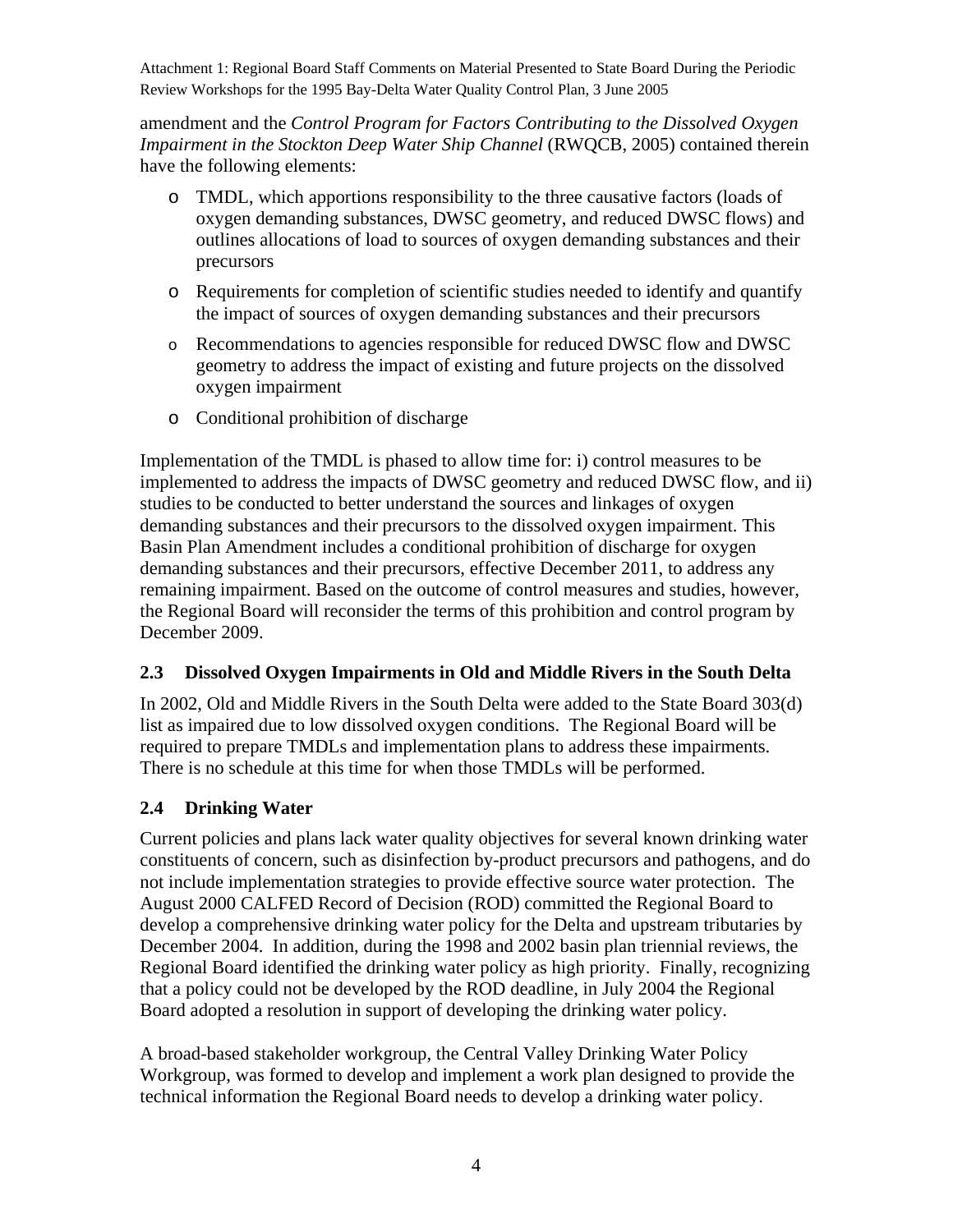<span id="page-4-0"></span>Work plan tasks include water quality monitoring, pollutant load evaluations, and evaluation of potential control strategies to identify those that are reasonably attainable and cost effective.

To date, the Workgroup has compiled a comprehensive database for data on drinking water constituents in the Delta and upstream tributaries, prioritized drinking water constituents, and initiated development of conceptual models for the high priority constituents: salt, nutrients, pathogens, organic carbon, and bromide. The California Urban Water Agencies, Sacramento County Regional Sanitation District, US EPA Region 9, and the California Bay-Delta Authority Drinking Water Quality Program have contributed funding to implement these tasks.

The technical studies are scheduled for completion by mid-2007, at which time Regional Board staff will develop a policy recommendation. It is expected that the effort will culminate in a Basin Plan amendment sometime in 2009.

# **3 Flow Objectives**

Numerous parties submitted comments and exhibits regarding the Vernalis Adaptive Management Program (VAMP) and flow objectives at Vernalis. Much of the testimony regarding changes to flow objectives at Vernalis was focused on fisheries impacts. No Regional Board staff comments are provided here regarding the effect that potential changes of flow would have on fisheries. Flow changes will, however, also potentially affects water quality and water quality control programs being implemented by the Regional Board. Information and response to specific comments is therefore provided on:

- Effects of flow changes on the dissolved oxygen impairment in the DWSC portion of the SJR
- San Joaquin River Flow Modeling and Salinity Impairment

## **3.1 San Joaquin River Deep Water Ship Channel Dissolved Oxygen Impairment**

Comments and exhibits related to flow and their effect on the SJR DWSC Dissolved Oxygen Impairment are organized in the following categories:

- Establishment of Minimum Flow Objectives
- South Delta Improvements Project / Head of Old River Barrier
- Reduced Vernalis flows

## 3.1.1 Establishment of Minimum Flow Objectives

Bay Institute comments and exhibits (BAY – EXH - 08) recommend that compliance with the Bay-Delta Plan dissolved oxygen objectives is important. They also recommend the State Board consider requiring the release of additional flows to the level sufficient to meet the dissolved oxygen objective during periods when the dissolved oxygen objectives are not met, particularly when Chinook salmon and Central Valley steelhead may be present. The Central Delta Water Agency submitted comments suggesting that the flow objectives for the SJR should be set at Stockton, either as a replacement or in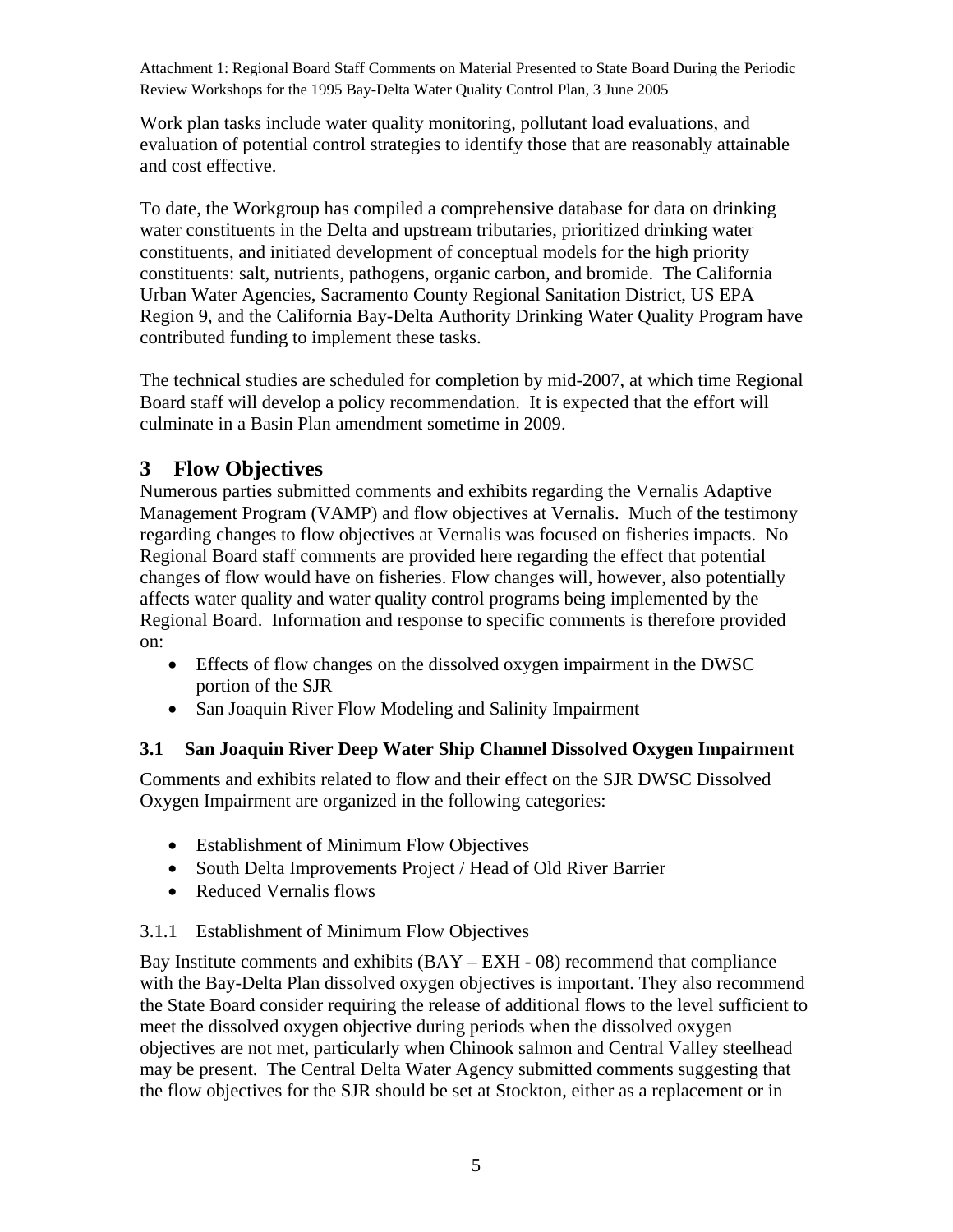<span id="page-5-0"></span>addition to objectives at Vernalis (CDWA - EXH - 01). The San Joaquin River Group Authority (SJRGA) also proposed a 1,500 cfs flow objective in the SJR at Stockton  $(SJRG - EXH - 10)$ .

The dissolved oxygen TMDL for the DWSC identifies reduced flow in the DWSC as a major contributing factor to the dissolved oxygen impairment. Increasing flow through the DWSC at critical times can improve dissolved oxygen conditions. Regional Board staff, however, does not have a specific suggestion at this time on how an objective or other actions could be implemented to address this concern. Flow objectives or other actions would need to take into consideration the effects of factors other than reduced DWSC flow (i.e. loads of oxygen demanding substances and the DWSC geometry), which also contribute to the dissolved oxygen impairment. The Regional Board also expressed a willingness to consider alternate measures if these measures adequately address the impact and do not degrade water quality in any other way.

More study is required to determine the relative responsibility and quantify the impacts of the different contributing factors. The dissolved oxygen TMDL is phased to allow an opportunity for the required studies to be performed.

#### 3.1.2 South Delta Improvements Project / Head of Old River Barrier

Comments included in exhibits submitted by DeltaKeeper (DK - EXH - 02 & 10) raise a number of concerns about how export pumping rates and the South Delta Improvements Project (SDIP) could have an impact on water quality in the central and south Delta and in the SJR through the Stockton DWSC . The South Delta Water Agency (SDWA - EXH - 01 & 02) commented that at times when dissolved oxygen in the DWSC is at risk and exports are affecting flow in the mainstem of the SJR, an export objective should apply. Also, if exports cause null zones where there is no net flow, one would expect that dissolved oxygen would drop. Similarly, water levels in Middle River have, at times, been less than one inch. This must have an adverse effect on fish and wildlife.

As required by CEQA, a comprehensive analysis of the impacts on flow caused by the proposed SDIP must be performed and mitigation measures to address any potential negative impacts should be developed. In particular, the manner in which the Head of Old River structure is operated will determine how much of the SJR is diverted down Old River to the State and federal export pumps, thereby reducing flow that continues in the SJR through the DWSC. The dissolved oxygen TMDL for the Stockton DWSC identified reduced DWSC flow as a major contributing factor to the dissolved oxygen impairment.

As part of the Basin Plan language for the dissolved oxygen TMDL in the SJR, the Regional Board recommends that the State Board should consider requiring evaluation and full mitigation of the potential impacts of future water right permits or water transfer applications on reduced flow in the DWSC. This recommendation would apply to the impacts of export pumping and operations of the SDIP as described. It is also suggested that the State Board carefully consider the potential impacts of the SDIP as part of its periodic review of the flow objectives in the Bay-Delta Plan.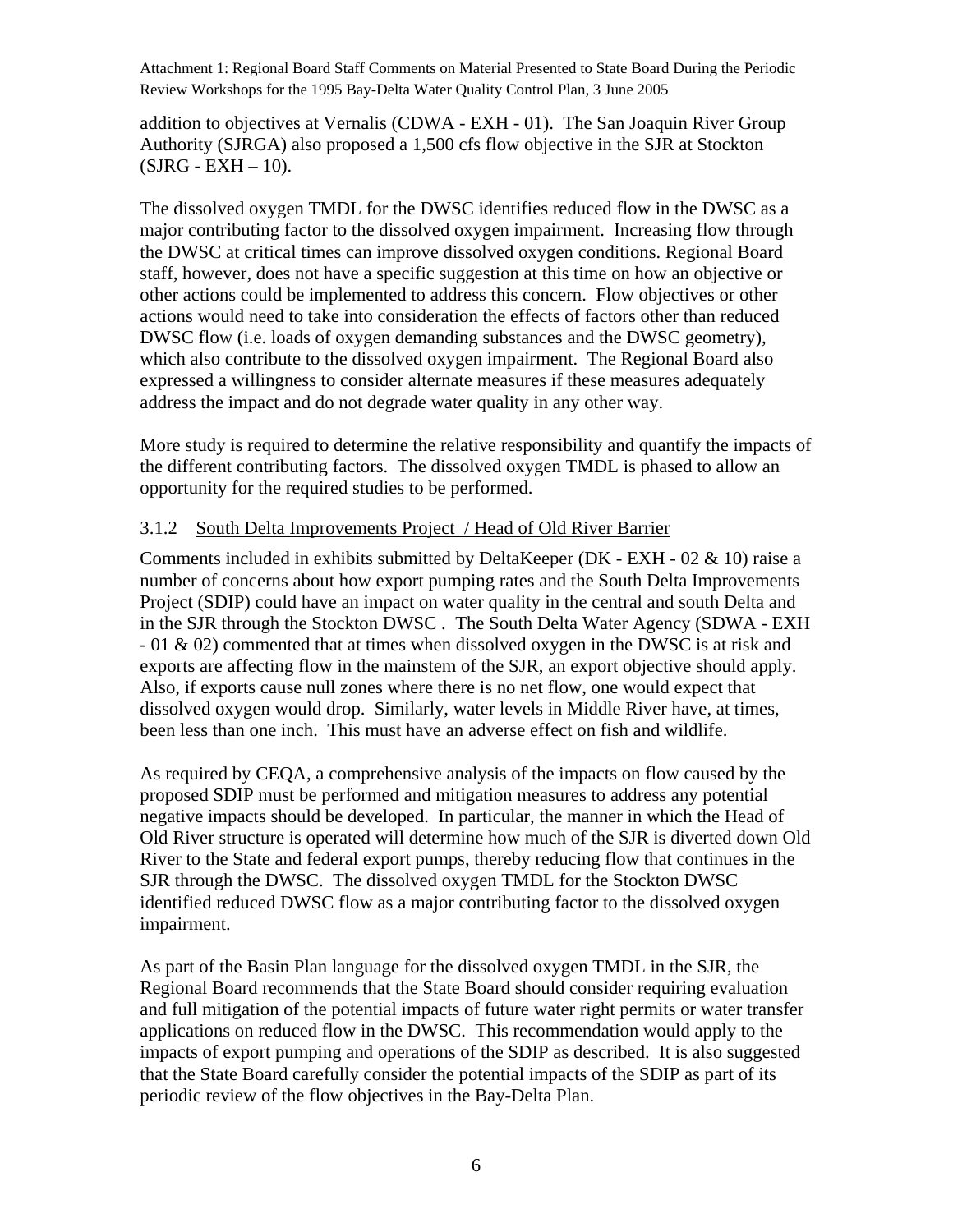<span id="page-6-0"></span>Proposed agricultural barriers in the SDIP will also impact flow within the south Delta. Old and Middle Rivers in the south Delta are included on the 303(d) list due to dissolved oxygen impairments. It is suggested that the State Board also address these concerns through the water rights process, and to carefully consider them as part of its periodic review of the flow objectives in the Bay-Delta Plan.

The California Department of Water Resources (DWR) commented that the Head of Old River barrier in coordination with pollution control measures may help to meet the dissolved oxygen objective in the late summer ( $DWR - EXH - 22$ ). DWR will consider such operation of the structure provided water levels and circulation in the south Delta are protected and the Tracy wastewater treatment plant discharges are taken into account.

The Regional Board recognizes that organic loading and the presence of the DWSC geometry in the SJR are a contributing factor to the dissolved oxygen impairment. The position of DWR, however, does not specifically acknowledge that at times, when the Head of Old River structure cannot be operated (for whatever reason), that flow through the SJR through the DWSC can be significantly less due to export pumping. It is the position of the Regional Board that the impact of flow diversions caused by export pumping must be mitigated at all times.

The Regional Board has also taken the position that alternate measures, other than direct control, may be acceptable if these measures adequately address the impact and do not degrade water quality in any other way.

#### 3.1.3 Reduced Vernalis Flows

Comments by the Department of Interior (DOI - EXH - 26 & 40) and Stockton East Water District (SEWD - EXH - 01) suggested that the flow objectives at Vernalis should be lowered and made more flexible.

Although the reasons cited by these agencies for the suggested changes did not include consideration of the dissolved oxygen impairment in the Stockton DWSC, any reduction in the flow objectives at Vernalis would only tend to decrease flow in the SJR through the DWSC (depending on Head of Old River barrier operations), and potentially exacerbate the dissolved oxygen impairment.

In response to the comments received, the State Board staff in its staff report for the periodic review recommended that the State Board investigate the appropriateness of reducing the flow objectives in favor of other actions that could obtain protections equivalent to the protections provided by the objectives. At the same time, State Board staff recommended that any proposed reduction in the flow objective be examined, among other things, to determine potential impacts on other purposes of the flow objectives. Regional Board staff supports the State Board staff recommendation to examine the extent to which reduced flow objectives would potentially reduce flows through the Stockton DWSC and exacerbate the dissolved oxygen impairment.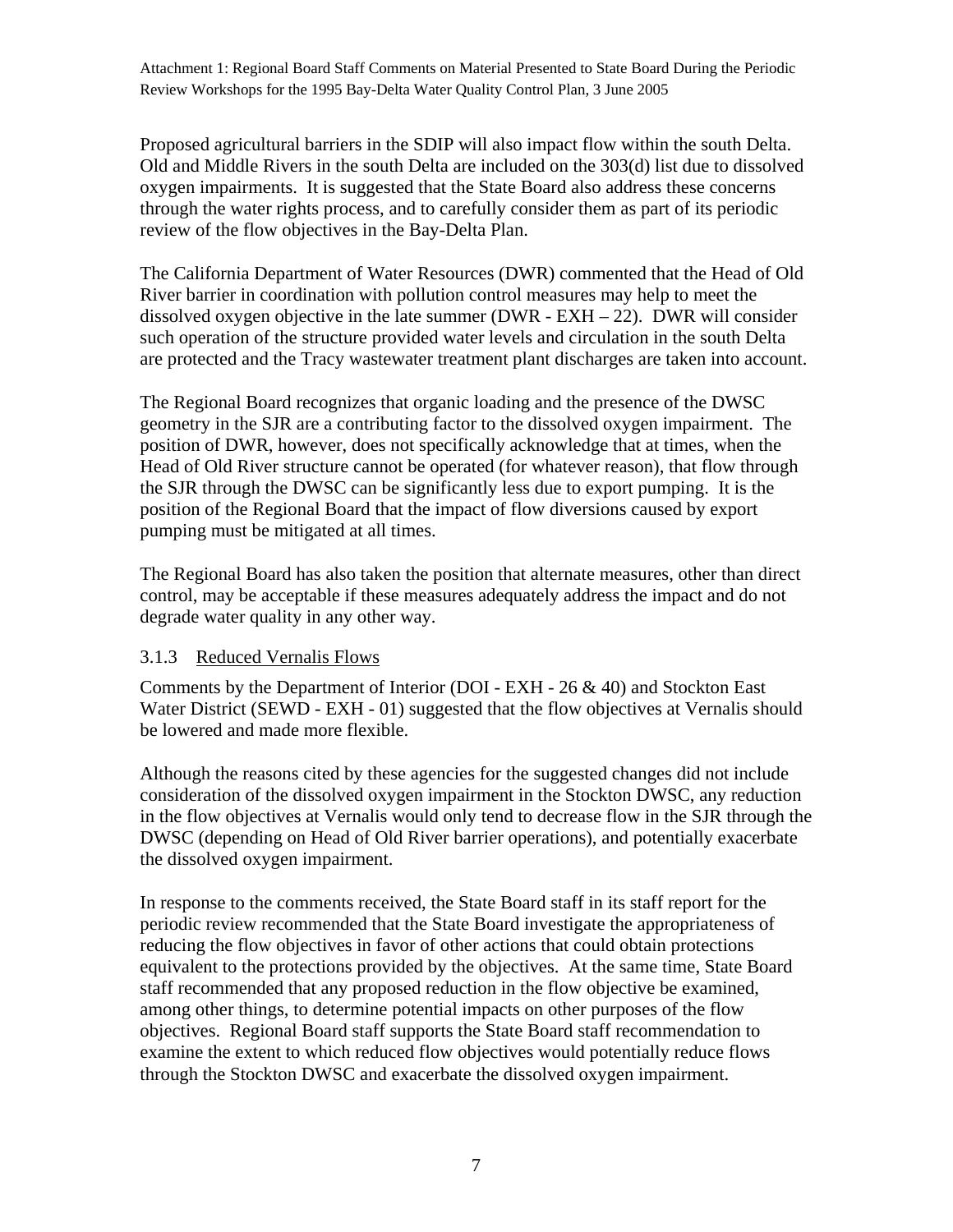<span id="page-7-0"></span>The SJRGA provided testimony (SJRG -  $EXH - 10$ ) demonstrating that actual flows in the SJR at Vernalis are greater than estimated unimpaired flows during the months of June through October, and as a result, the associated upstream reservoir, diversions and evapotranspiration are not responsible for the dissolved oxygen impairment in those months.

The analysis provided by the SJRGA is fundamentally flawed because it is based on the assumption that the dissolved oxygen impairment only needs to be addressed in the months of June through October. In fact, it needs to be addressed whenever it occurs, regardless of season.

Although historically less frequent, the magnitude of the dissolved oxygen impairment in the late fall and winter months can be very severe. During February 2003, the DWSC experienced a low dissolved oxygen episode with several days less than 2 mg/l (Basin Plan objective is 5 mg/l) with several daily minimums measurements near zero. These conditions were present for a few weeks with fish kills having been reported (but not documented).

SJRGA agreement with the general statement that "flows at Vernalis have been reduced from the unimpaired condition" in fact supports the Regional Board position that, at times, there is less flow in the SJR because of upstream diversions and consumption. We agree with SJRGA that, at times, flow in the SJR may be greater than estimated unimpaired flows, however, at other times of the year that may not be the case.

It is suggested that the State Board address the impact of such activities when they reduce flow conditions in the SJR (and hence exacerbate the dissolved oxygen impairment) through the water rights process, and to carefully consider them as part of its periodic review of the flow objectives in the Bay-Delta Plan.

#### **3.2 San Joaquin River Flow Modeling and Salinity Impairment**

Numerous comments and exhibits were submitted that referred to a "revised" hydrology of the SJR that is based on a combination of new modeling tools and new data. The USBR presented graphics depicting modeled flow and salinity data, based upon both previous CALSIM II hydrology and new CALSIM II hydrology (DOI – EXH – 41). The new model results show relatively higher quality (low salinity) water in the SJR upstream of Vernalis, along with changes in the seasonal tends in water quality. This change in water quality was attributed to changes in input data and in model assumptions. Dan Steiner, representing the SJRGA, made a presentation on the current hydrologic setting of the San Joaquin River as depicted by a revised version of the CALSIM II model. (SJRG -  $EXH - 07$  and SJRG-  $EXH - 13$ ). Included in his presentation was a comparison with previous simulations of SJR conditions using earlier versions of CALSIM II. The version of CALSIM II that was used to develop the information presented in Mr. Steiner's testimony incorporated the following updates:

- Re-definition of San Joaquin River Basin hydrology
- Land use-based water demands for Eastside system operations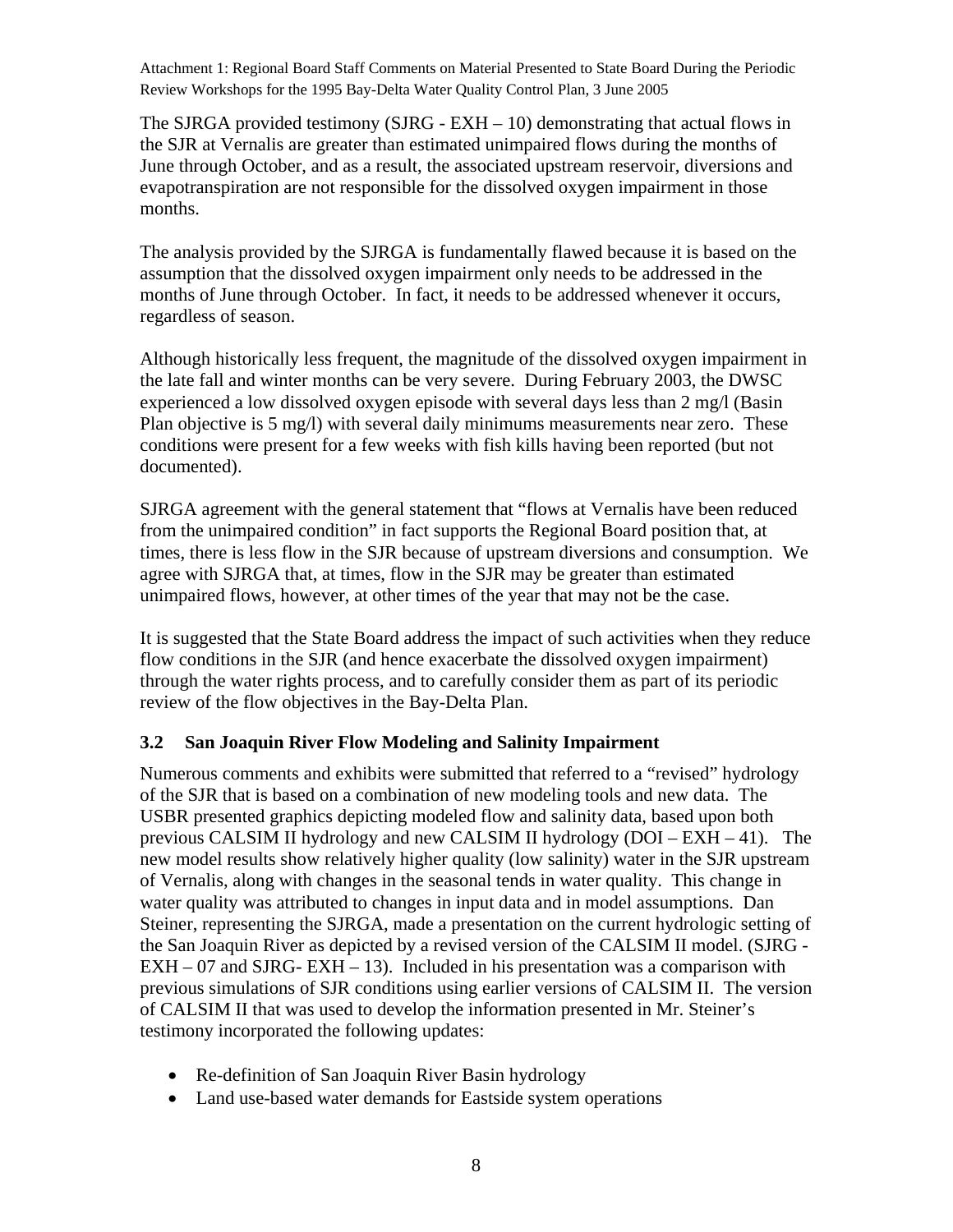- <span id="page-8-0"></span>• Re-definition of Eastside system operations/interdependencies
- Re-mapping of Westside and Eastside return flows
- Development of a disaggregated water quality calculation

By necessity, SJR Basin reservoir operations must be linked to Vernalis salinity because of the requirement to meet Vernalis salinity objectives through releases from New Melones Reservoir. SJR Basin reservoir operations are therefore affected by methods and assumptions used to estimate SJR water quality upstream of Vernalis. The model and data updates relied upon in the information presented by the USBR and SJRGA show significant changes to the simulated water quality in the San Joaquin River upstream of the Stanislaus River. Use of the revised CALSIM II model to prescribe alternative flow or water quality objectives at this time is, however, premature. As indicated by the USBR and SJRGA, updates to the model have not undergone a thorough peer review.

The California Water and Environmental Modeling Forum (CWEMF) and the California Bay - Delta Authority (CBDA) Science Program are in the process of conducting a technical review of the improvements in the simulation of the San Joaquin Valley portion of the CALSIM II model. The review will be conducted in collaboration with the USBR and DWR, and public participation will be solicited through a series of workshops.

Use of any new modeled flow data will also have limited effect on the Regional Board's SJR salt TMDL and Salinity Control Program. The Salinity Control Program is based upon low flow conditions. Inspection of the graphics provided by USBR and SJRGA suggest that though there may have been changes in monthly mean flows and seasonal flow trends, there has been little or no change in expected low flow conditions over the period of record. The Salinity Control Program further recognizes that there may be changes in flow and water quality regimes which is why an adaptive, real-time component is included.

### **3.3 Flow Recommendations**

In January 2005, the CVRWQCB adopted a TMDL and implementation plan addressing the dissolved oxygen impairment in the Stockton DWSC. This TMDL identified reduced flow through the DWSC as a major contributing factor to the dissolved oxygen impairment. If the State Board is considering a modification or reduction of SJR flow objectives at Vernalis, it is recommended that the associated potential impact on flow through the DWSC and the dissolved oxygen impairment be carefully considered.

Export pumping and Head of Old River barrier operation (the Head of Old River barrier is part of the DWR SDIP) can significantly impact flow in the DWSC portion of the SJR. Upstream diversions and consumptive use also reduce flow, at times, in the SJR. Consistent with recommendations made in the Dissolved Oxygen Basin Plan Amendment and TMDL adopted by the Regional Board in January 2005, Regional Board staff recommends that the State Board consider existing and potential future impacts of such activities when amending existing or developing new water right permits. These recommendations do not specify the manner in which the impact of reduced DWSC should be addressed in the water rights process or through flow objectives in the Bay-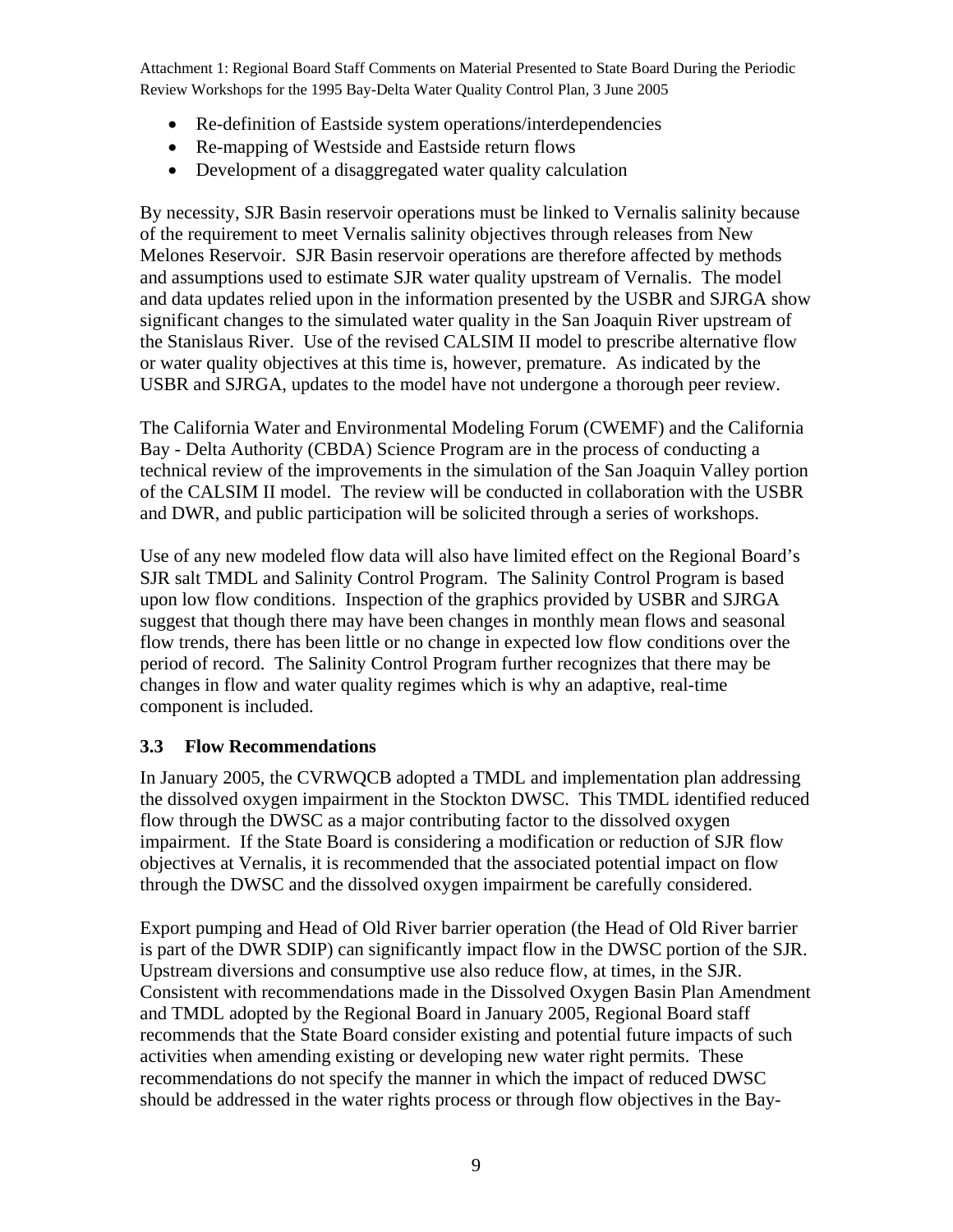<span id="page-9-0"></span>Delta Plan. More study is required to determine the relative responsibility and quantify the impacts of the different contributing factors (e.g. loads of oxygen demanding substances and DWSC geometry) to the impairment. The dissolved oxygen TMDL is phased to provide an opportunity for the required studies to be performed. Any requirements or flow objectives to address the impact of reduced DWSC flow should, in fairness, take into consideration that there are other non-flow factors which also contribute to the dissolved oxygen impairment. The Regional Board also expressed a willingness to consider alternate measures (e.g. aeration) if such measures adequately address the impact and do not degrade water quality in any other way.

At a minimum, however, it is recommended that any new projects that impact flow through the DWSC should be required to evaluate and fully mitigate their impacts on the dissolved oxygen impairment. Existing projects that impact flow should also begin to evaluate and address their impacts on flow through the DWSC. The Basin Plan language for the dissolved oxygen TMDL adopted by the Regional Board contains recommendations to this effect to the State Board and agencies responsible for such projects (e.g. DWR and DOI).

In addition to the impact of the SDIP on dissolved oxygen in the DWSC, the proposed operation of its agricultural barriers have the potential to impact water quality conditions in Old and Middle Rivers in the south Delta. These water bodies are included on the State Board 303(d) list as impaired due to low dissolved oxygen conditions. It is suggested that the State Board address the impacts of exports and the SDIP through the water rights process, and to carefully consider them as part of its periodic review of the flow objectives in the Bay-Delta Plan.

Finally, it is recommended that the State Board not make any changes in flow objectives that are based upon the results of the CALSIM II revised hydrology until the model assumptions and data have been technically reviewed.

## **4 Salinity Objectives**

Numerous parties submitted comments and exhibits regarding salinity water quality objectives in the SJR and Delta. State Board staff recommended in the 30 September 2004 staff report "Periodic Review of the 1995 Water Quality Control Plan for the San Francisco Bay/Sacramento- San Joaquin Delta Estuary" (referred to hereafter as Periodic Review staff report) that "the scope of the location-specific objectives in the Plan be limited to the confines of the legal Delta…" Numerous comments and exhibits were nonetheless submitted regarding salinity objectives in the SJR upstream of Vernalis. These comments therefore collectively address modification and establishment of salinity objectives in the Delta, the SJR near Vernalis, and in the SJR upstream of Vernalis. Following are Regional Board staff comments on the comments and exhibits submitted to the State Board from the entities and on the topics listed below:

- Need for flexibility and salt export
- No observed agricultural beneficial use impairment
- USBR responsibility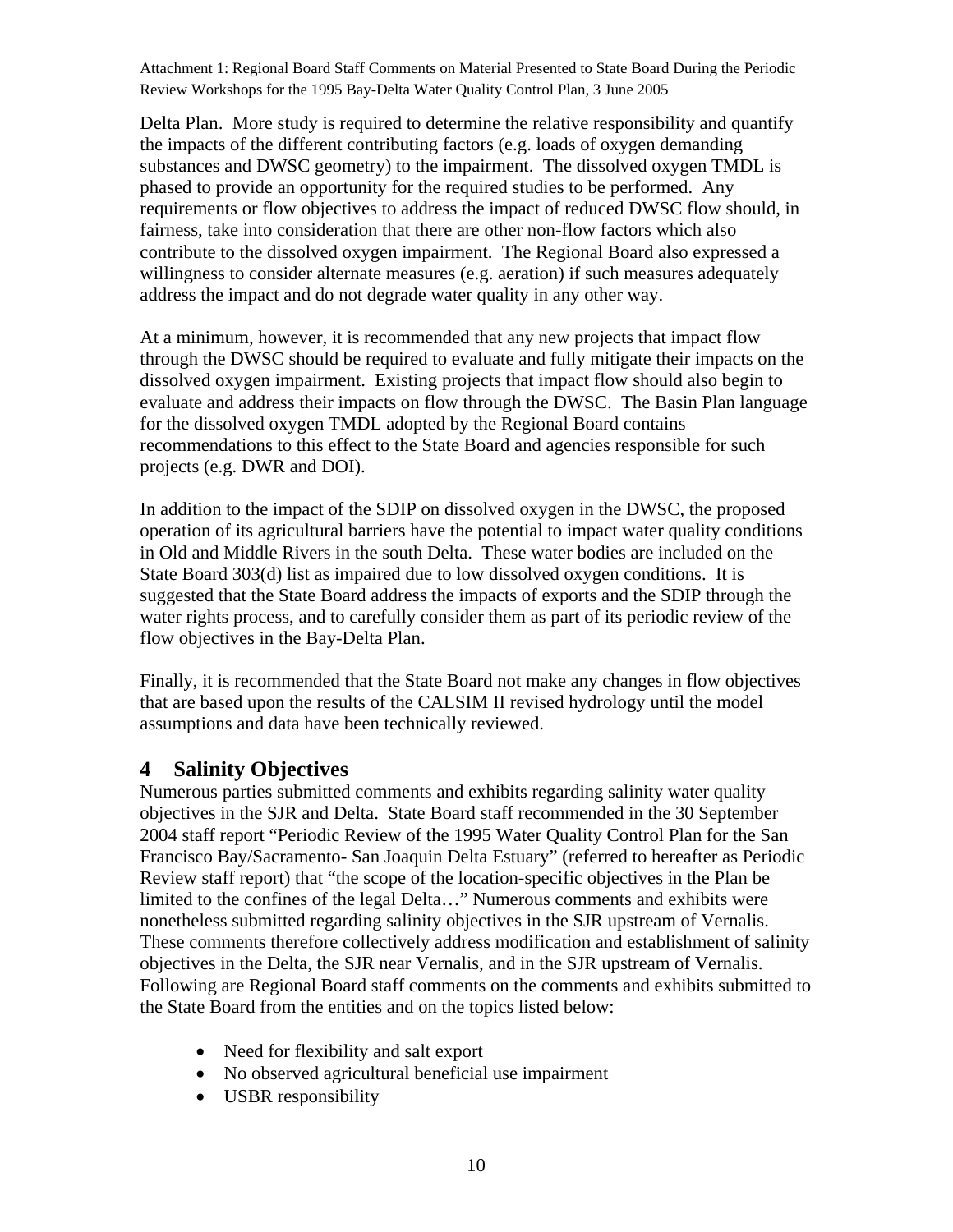- <span id="page-10-0"></span>• Dilution flows
- Municipal and Domestic Supply beneficial use
- Leaching Requirements and Recommended Salinity Standards
- UC Davis Putah Creek Study
- Right to Discharge

Following are discussions of these comments and exhibits with reference to Regional Board programs.

### **4.1 Need for Flexibility and Salt Export**

Contrary to testimony and exhibits submitted by Dr. Charles Burt, a consultant for the SJRECWA, and consistent with State Board direction in D-1641, the goal of the Regional Board's Salinity Control Program "is to achieve compliance with salt and boron water quality objectives without restricting the ability of dischargers to export salt out of the SJR basin (CRWQCB, 2004)." Dr. Burt commented, "TMDLs or an artificial and inflexible Vernalis standard… will result in a larger problem for landowners and users of water from the San Joaquin"(SJEC-EXH-01). The State Board in D-1641, and the Regional Board in the Salinity Control Program for the SJR Salt TMDL, recognize that inflexible implementation of standards could present a problem. Item 10 of the Salinity Control Program states:

*"The Regional Board encourages real-time water quality management and pollutant trading of waste load allocations, load allocations, and supply water allocations as a means for attaining salt and boron water quality objectives while maximizing the export of salts out of the LSJR watershed. This control program shall in no way preclude basin-wide stakeholder efforts to attain salinity water quality objectives in the LSJR so long as such efforts are consistent with the control program"* **(emphasis added)***[2](#page-10-1)*

Though the Salinity Control Program also has fixed salt load allocations that are tied to the Vernalis salinity objective, these load limits provide a regulatory backstop in the event that dischargers are unable to develop and participate in a basin-wide, real-time, salt management program. It is recognized in the TMDL and Salinity Control Program that dischargers should have flexibility to achieve both attainment of standards and continue to export salts out of the Basin.

## **4.2 No Observed Agricultural Beneficial Use Impairment**

Comments and exhibits submitted by the San Joaquin River Exchange Contractors Water Authority (SJRECWA) (SJEC-EXH-01) document the cropping patterns along the main stem SJR from Mendota Pool to Vernalis. Table 2 in the exhibit shows that more saltsensitive crops are currently grown in the downstream reaches of the San Joaquin Basin than in the upstream reaches, with moderately sensitive crops grown throughout the San

<span id="page-10-1"></span> 2 CRWQCB, 2004, p. 15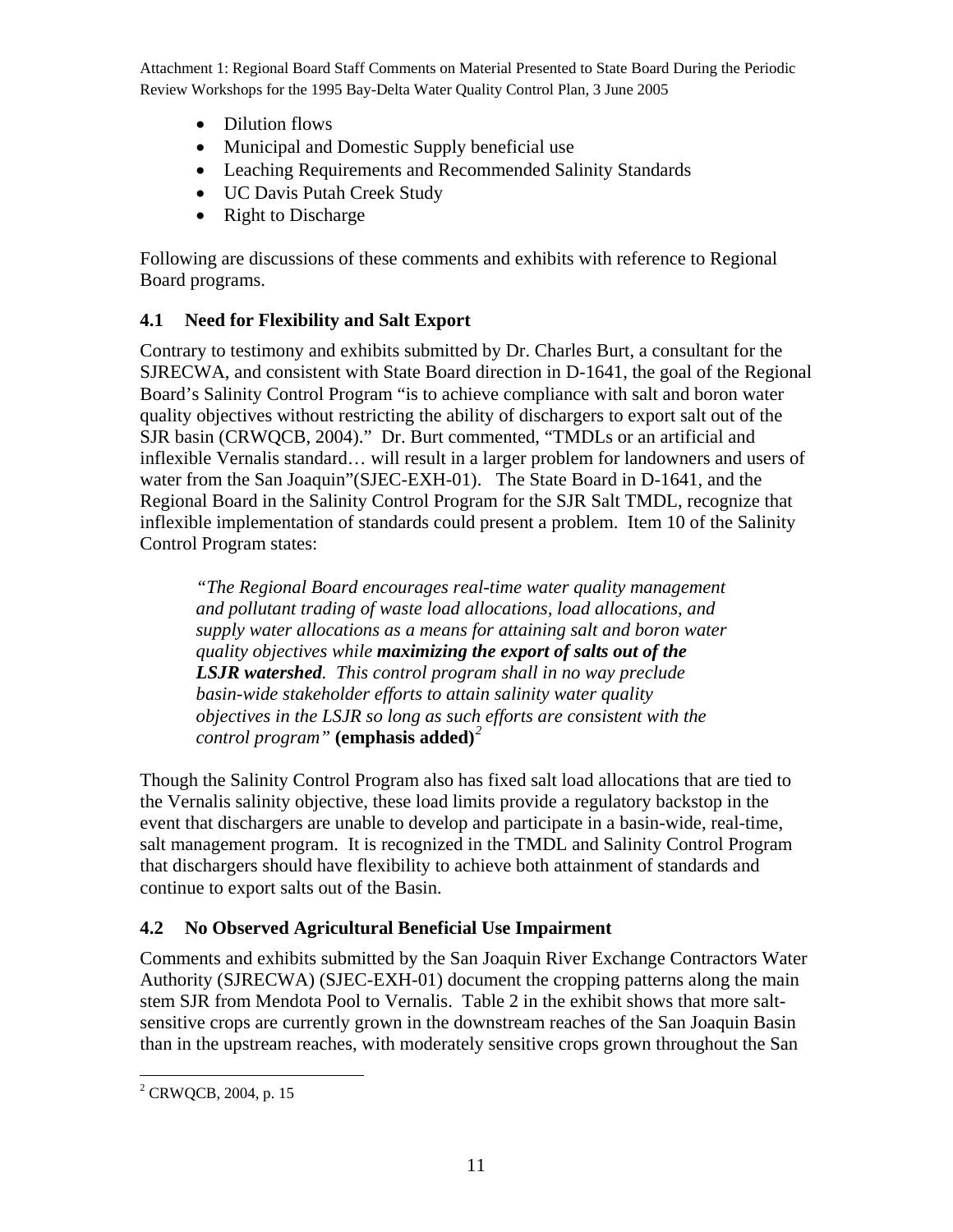<span id="page-11-0"></span>Joaquin Basin. These comments conclude: "a water quality objective as high as 2,500 μS/cm is reasonable within the historical cropping patterns". Rather, this exhibit demonstrates that the use is likely impaired and has resulted in cropping patterns consistent with the availability of mostly high salinity water.

#### **4.3 USBR Responsibility**

Comments and exhibits submitted by Chris White on behalf of the SJRECWA state that setting a numerical standard for salinity is not a large enough step toward solving the salinity problem in the SJR. Mr. White commented, "The correct approach is to compel USBR to implement and fund their drainage management plan as required under Decision 1641" (SJEC-EXH-02). Further arguments and data are provided demonstrating that the poor quality of water supplied to the service area of the SJRECWA via the Delta Mendota Canal make attainment of existing EC standards unreasonable. The State Board through their conditioning of USBR's water rights in D-1641 and the Regional Board through their Basin Plan Amendment for the Control of salt and boron discharges into the lower SJR, recognize the issues of salts in supply water. The Regional Board's SJR TMDL *Salinity Control Program* is consistent with D-1641 by providing additional encouragement for the USBR to address their contribution to the impairment. Item 8 of the *Salinity Control Program* states:

*"The Regional Board will attempt to enter into a Management Agency Agreement (MAA) with the U.S. Bureau of Reclamation to address salt imports from the DMC to the LSJR watershed. The MAA shall include provisions requiring the U.S. Bureau of Reclamation to:* 

- *a. Meet DMC load allocations; or*
- b. *Provide mitigation and/or dilution flows to create additional assimilative capacity for salt in the LSJR equivalent to DMC salt loads in excess of their allocation"* [3](#page-11-1)

In the event that efforts to develop a MAA are unsuccessful, item 8 goes on to state that:

*"The Regional Board shall request a report of waste discharge from the U.S. Bureau of Reclamation to address DMC discharges if a MAA is not established within 2 years from the effective date of this control program"* 

The USBR's load allocation is equal to the volume of water delivered from the Delta Mendota Canal to the SJR Basin at a water quality of 85 µS/cm. The USBR is responsible to address, using methods described above, any salt loads imported in the basin in excess of this amount.

<span id="page-11-1"></span> 3 CRWQCB, 2004. p. 15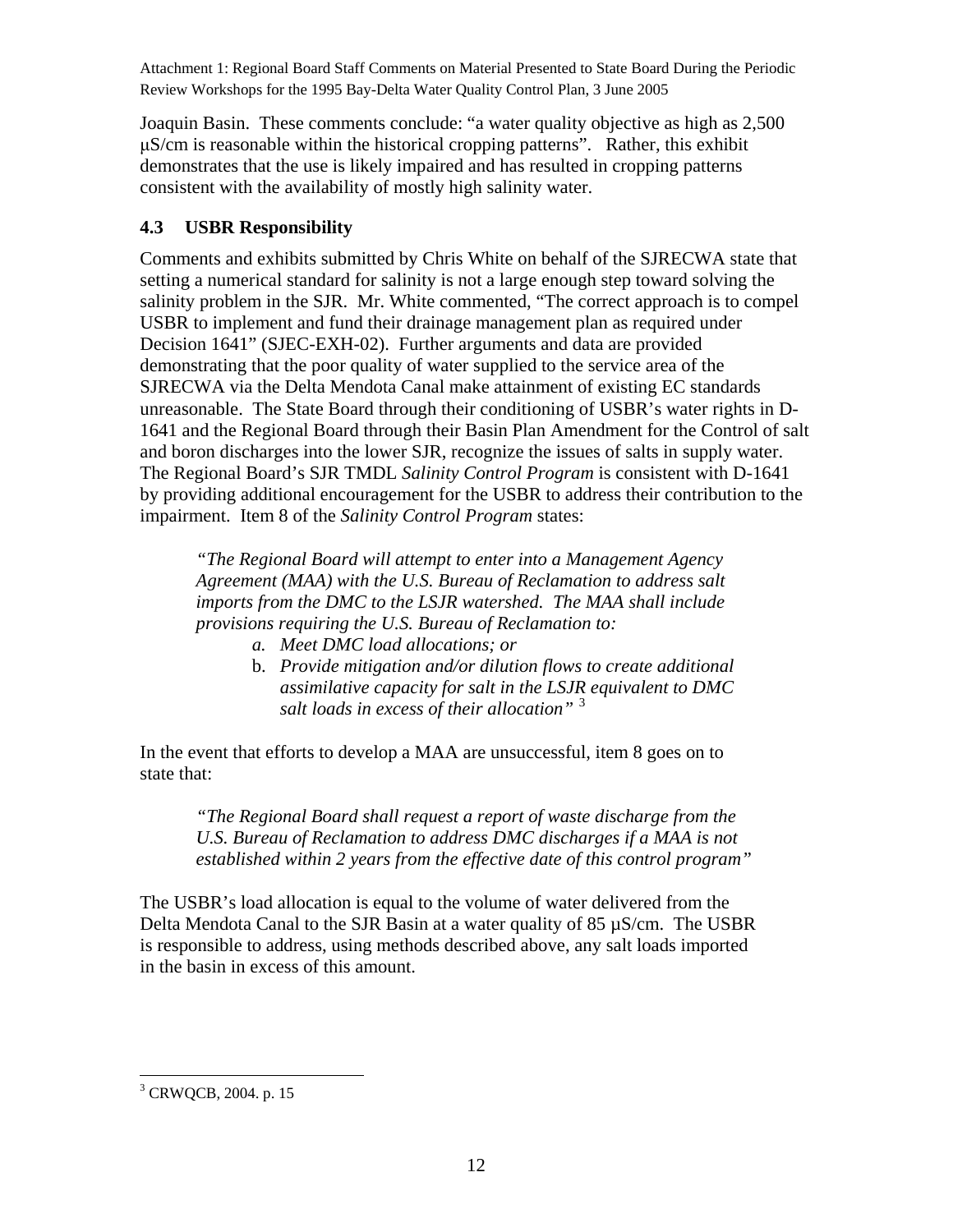#### <span id="page-12-0"></span>**4.4 Dilution Flows**

With regard to salinity objectives in the range of 700 to 1,000 μS/cm, Dr. Charles Burt, representing the SJRECWA, states that he does "not understand the rationale behind a regulation prohibiting surface drainage into the river…" which then "…requires the addition of artificial surface flows to meet the water quality standards that the first steps were intended to meet" (SJEC-EXH-01).

At a CEQA scoping meeting and workshop held on 11 May 2005, Regional Board staff proposed a range of salinity water quality objectives, from 700 to 1,600 μS/cm, to protect the drinking water and agricultural beneficial uses. This scoping meeting was held to commence the Regional Board effort to establish salinity objectives in the SJR upstream of Vernalis. This is part of the second phase of the salinity TMDL in the SJR. The first phase of the TMDL, adopted by the Regional Board, established load limits for all sources of salt. The load limits and associated implementation requirements complimented the State Board's conditioning of the USBR's CVP permits to meet salinity objectives at Vernalis. In D-1641 the State Board provided the USBR with "wide latitude in developing a program to achieve this result".<sup>[4](#page-12-1)</sup> Similarly, the Regional Board allows in its SJR TMDL Salinity Control Program implementation provisions, latitude to the USBR and other entities to obtain salt load allocation credits by providing dilution flows. Item 13 of the Salinity Control Program states:

*Entities providing dilution flows, as described in item 12, will obtain an allocation equal to the salt load assimilative capacity provided by this flow. This dilution flow allocation can be used to: 1) offset salt loads discharged by this entity in excess of any allocation or; 2) trade, as described in item 10. The additional dilution flow allocation provided by dilution flows will be calculated as described in table IV-8.[5](#page-12-2)*

Contrary to Dr. Burt's comment, the Regional Board's Salinity Control Program does not advocate or require the provision of dilution flows. It does however recognize that the USBR and other entities may choose to provide dilution flows. It therefore has an implementation provision (item 12) of the Salinity Control Program that states:

*"Salt loads in the water discharged into the LSJR or its tributaries for the express purpose of providing dilution flow are not subject to load limits described in this control program if the discharge:* 

- *a. complies with salinity water quality objectives for the LSJR at the Airport Way Bridge near Vernalis;*
- *b. is not a discharge from irrigated lands; and*
- *c. is not provided as a water supply to be consumptively used upstream of the San Joaquin River at the Airport Way Bridge near Vernalis."* **(emphasis added)***[6](#page-12-3)*

 4 SWRCB, 2000, p.86

<span id="page-12-2"></span><span id="page-12-1"></span><sup>5</sup> CRWQCB, 2004, p. 15-16

<span id="page-12-3"></span><sup>6</sup> CRWQCB, 2004, p. 16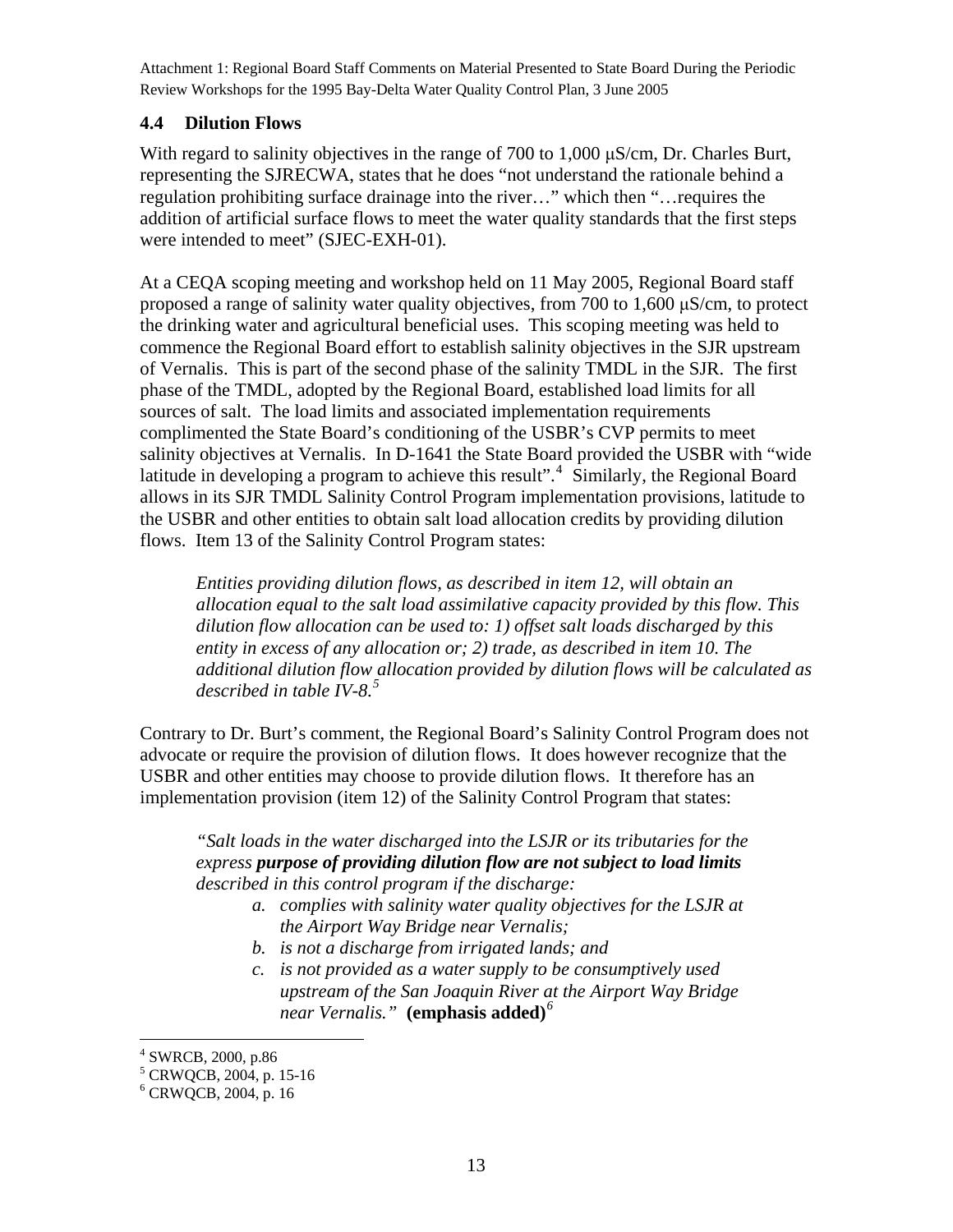<span id="page-13-0"></span>These implementation provisions provide incentive for decreasing the amount of high salinity flows and increasing flows with better quality water.

In his testimony, Dr. Burt also concluded "meeting the least restrictive salinity objective proposed by the Regional Board would necessitate an additional instream flow of over 100% above historical conditions in the critical river section downstream of Mud Slough. This is equivalent to an additional flow rate of about 125 cfs during the middle of the irrigation season in August" (SJEC-EXH-01). No basis is provided for this conclusion, however, preliminary results of Regional Board analyses suggest that it may be difficult to achieve compliance with salinity objectives in portions of the SJR upstream of Vernalis through load reductions alone. For this reason, Regional Board staff solicited public comment on a proposal to recommend minimum flow objectives for some upstream reaches at its 11 May CEQA scoping meeting for the second phase of the SJR salt TMDL to establish salinity objectives in the SJR upstream of Vernalis.

Although the basis for the 125 cfs "additional flow rate" is not provided by Dr. Burt, such a minimum flow rate can be used to evaluate the cost of such an implementation mechanism. Such an analysis was conducted as part of the *Amendments to the Water Quality Control Plan for the Sacramento River and San Joaquin River Basins for the Control Program for Factors Contributing to the Dissolved Oxygen Impairment in the Stockton Deep Water Ship Channel.* Since flow is one of the contributing factors affecting low dissolved oxygen, the cost of water was estimated to fix the impairment through flow augmentation alone. The DO TMDL calculated the cost of water to augment existing flows to a level of 3,000 cfs throughout the year to be \$37 million per year (based upon a cost of water of \$100 per acre-foot)<sup>[7](#page-13-1)</sup> Based upon a cost of water of \$100 per acre-foot, provision of an additional 125 cfs throughout the year would cost just over \$9 million per year.

### *4.5* **Municipal and Domestic Supply Beneficial Use**

Dr. Charles Burt, representing the SJRECWA, states "there is justification to explicitly de-designating municipal and domestic water use as a potential beneficial use on the lower SJR because there are no urban or municipal users between Mendota Dam and Vernalis…" He also states that "the Regional Board has defined a formal procedure to de-designate beneficial uses, such as municipal and domestic supply", making reference to Resolution 88-63: Sources of Drinking Water Policy (SJEC-EXH-01). Resolution 88- 63 states:

*"Sources of drinking water shall be defined in Water Quality Control Plans as those water bodies with beneficial uses designated as suitable, or potentially suitable, for municipal or domestic water (MUN)."*

"*All surface and ground waters of the State are considered to be suitable, or potentially suitable, for municipal or domestic water supply and should be so designated by the Regional Boards with the exception of:* 

<span id="page-13-1"></span> 7 CRWQCB, 2005, p. 74-75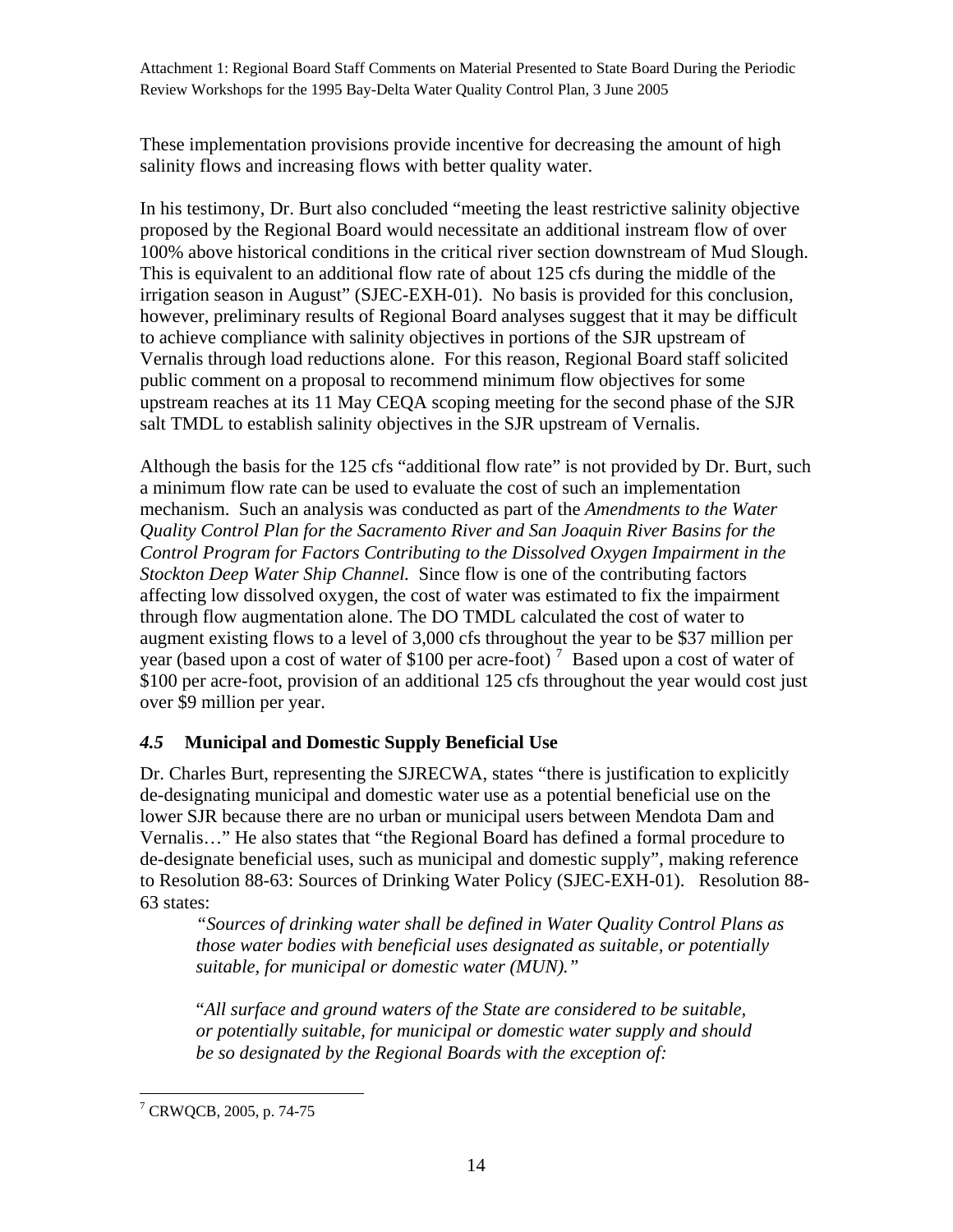- <span id="page-14-0"></span>*1. Surface and ground waters where:* 
	- *a.The total dissolved solids (TDS) exceed 3,000 mg/L (5,000 μS/cm, electrical conductivity) and it is not reasonably expected by Regional Boards to supply a public water system, or*
	- *b.There is contamination, either by natural processes or by human activity (unrelated to a specific pollution incident), that cannot reasonably be treated for domestic use using either Best Management Practices or best economically achievable treatment practices, or*
	- *c. The water source does not provide sufficient water to supply a single well capable of producing an average, sustained yield of 200 gallons per day.*
- *2. Surface waters where:* 
	- *a.The water is in systems designed or modified to collect or treat municipal or industrial wastewaters, process waters, mining wastewaters, or storm water runoff, provided that the discharge from such systems is monitored to assure compliance with all relevant water quality objectives as required by the Regional Boards; or,*
	- *b.The water is in systems designed or modified for the primary purpose of conveying or holding agricultural drainage waters, provided that the discharge from such systems is monitored to assure compliance with all relevant water quality objectives as required by the Regional Boards."*

This policy does not define a procedure for de-designating a drinking water beneficial use purely on the basis of a lack of existing urban or municipal water users. Further, the SJR does not fall under any of the surface water exceptions described above:

- Electrical conductivity in the SJR does not exceed  $5,000 \mu S/cm$
- There is insufficient evidence to demonstrate that water cannot reasonably be treated for domestic use using either Best Management Practices or best economically achievable treatment practices
- The SJR is not designed to collect or treat municipal or industrial wastewaters, process waters, mining wastewaters, etc,
- The SJR designed or modified for conveying or holding agricultural drainage water.

Removal of the MUN beneficial use is therefore not justified for the SJR.

### **4.6 Leaching and Recommended Salinity Standards**

Charles Burt, James R. Brownell and others presented information in comments and exhibits submitted by the SJRECWA (SJEC-EXH-01) and SJRGA (SJRG-EXH-06) showing that higher levels of irrigation water salinity can be tolerated if additional water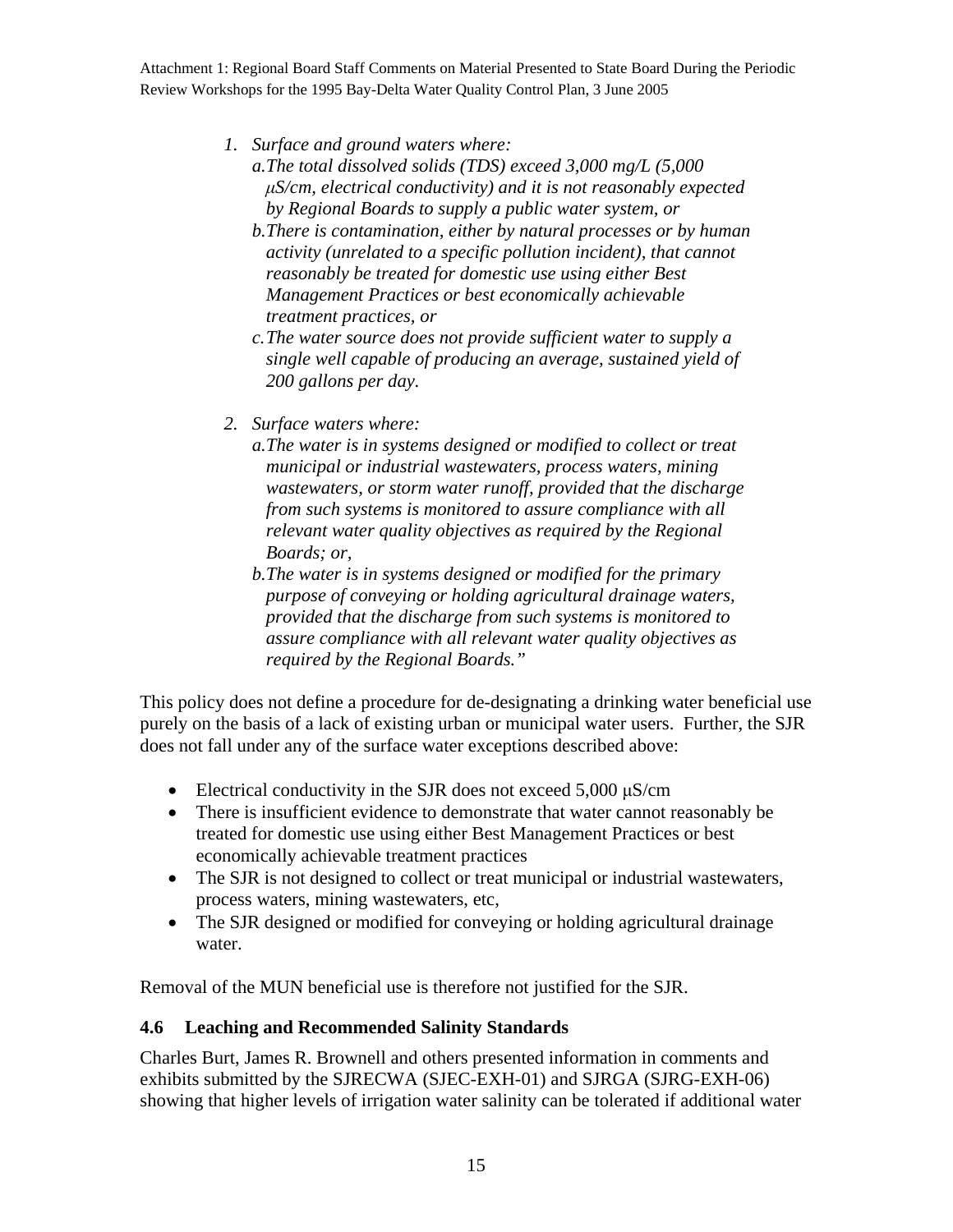<span id="page-15-0"></span>is applied to increase the leaching fraction. Dr. Burt's testimony focused on soil salinity management, making specific reference to the leaching required to maintain the salt tolerance of beans  $(1.0 \text{ ds/m or } 1,000 \text{ µs/cm})$ . He makes the point that beans (a salt sensitive crop) can be grown using 2.0 ds/m irrigation water as long as sufficient leaching water is provided. The leaching requirement argument is used to justify salinity objectives of 2.0 ds/m between Vernalis and the Merced River and 2.5 ds/m upstream of the Merced River. Chris White, representing the SJRECWA (SJEC-EXH-02), testified that a Vernalis standard of 1,100 μs/cm is appropriate, but no support is provided to demonstrate how this salinity would protect the beneficial use.

In contrast, the State Water Board's 1987 Technical Committee Report, prepared in response to State Board Order 85-1, found that an EC of 700 μS/cm is the water quality criterion "needed to protect the identified beneficial uses." The technical committee further found:

"*The criterion is intended to permit the use of water without any detrimental effects under the wide range if conditions encountered in irrigated agriculture in the San Joaquin Valley. An EC of 0.7 mmhos (700 μS/cm) permits production of all crops on all soils with adequate drainage in the SJR Basin and downstream in the southern Delta. Salinity levels above this require special cropping or water management techniques*."[8](#page-15-1)

So while Dr Burt's testimony is correct, there are adverse impacts to this salinity management practice that should be considered. First, the burden of purchasing and applying additional water falls on the user, not the upstream discharger. Second, the application of additional water takes labor, energy and may interfere with other necessary field operations. Lastly, the situation would be aggravated in areas where infiltration rates are low. Higher leaching fractions would aggravate local drainage problems and increase the volume of irrigation return flow that directly or indirectly flows back to the SJR.

No information was provided during this periodic review to suggest that the above Technical Committee finding is incorrect or should be modified. All suggestions are qualified with needs to differently manage irrigation water. This different management of water shifts agricultural production costs from dischargers to water users.

### **4.7 UC Davis Study**

The record includes a paper titled *An Approach to Develop Site-Specific Criteria for Electrical Conductivity to Protect Agricultural Beneficial Uses that Accounts for Rainfall*  by Daniel Isidoro-Ramirez, Ph.D, Maria Jose Berenguer-Merelo, Ph.D., and Stephen R. Grattan, Ph.D. (SJRG-EXH-03). The authors are affiliated with the University of California, Davis and this paper has been submitted to the Regional Board by the University in support of their request for higher receiving water limits for Total Dissolved Solids in their NPDES permit for discharges of sewage to Putah Creek. Following initial review of the paper, Regional Board staff requested additional

<span id="page-15-1"></span> 8 SWRCB, 1987, p. IV-9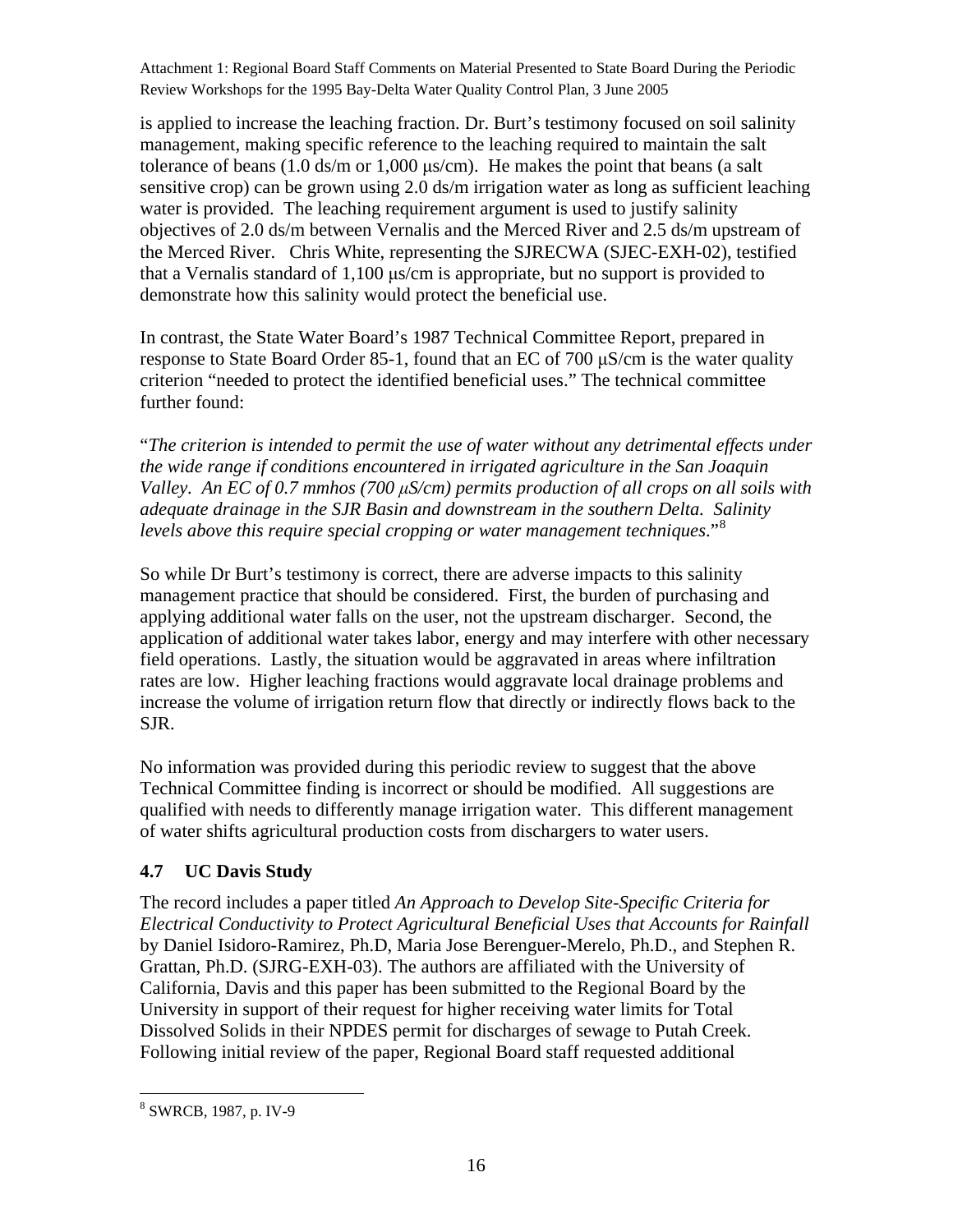<span id="page-16-0"></span>background information needed to conduct a full evaluation of the model. The University submitted additional material on 25 May 2005, but staff is still conducting the analysis of the model.

Regardless of the merit of the model developed by Isidoro-Ramirez, et. al., the paper only covers soil, rainfall and other conditions specific to the Davis area and it would be inappropriate to apply the results discussed in this paper to other locations. If, in the future, the model procedures are determined to be valid, the approach can be used to evaluate the electrical conductivity needed to protect crop production at other sites.

### **4.8 Right to Discharge**

Testimony by Chris White, representing the SJRECWA, urges the State Board to recognize both irrigation and drainage as beneficial uses of the SJR (Exhibit SJEC-EXH-02). Agricultural water supply (irrigation) is a beneficial use, but drainage is not. While drainage of salt from soil is necessary for irrigated agriculture to continue, the discharge of drainage waters to the SJR is a privilege, not a right (Water Code  $13263(g)$ ). As specified in the Water Code Section 13241, water quality objectives are to provide protection of beneficial uses, and are not established to allow use of a water body as a least cost drainage conveyance channel.

### **4.9 Salinity Recommendations**

Regional Board staff recommends no change at this time to the existing South Delta and SJR salinity objectives. Specifically, we recommend no change to the current Vernalis water quality objectives of 700 and 1,000 μS/cm EC. Review of the exhibits submitted to the State Board show they contain no new science to justify changing the salinity objectives or to discount the science upon which the existing objectives are based.

# **5 Drinking Water Objectives**

State Board received comments on the chloride objective in the Delta, the compliance location for the chloride objective, and proposed new objectives for drinking water constituents, specifically disinfection by-product precursors. Several of the comments referred to the Regional Board's efforts toward developing a comprehensive drinking water policy for the Central Valley, indicating that State Board should not initiate a separate effort to develop new objectives for drinking water constituents.

## **5.1 Drinking Water Recommendations**

Regional Board staff has no recommendation regarding the chloride objective in the Delta, the compliance location for the chloride objective, or proposed new objectives. Staff concur with comments that State Board need not initiate a separate effort to develop new objectives for drinking water constituents and that State Board staff should continue to engage in the process for developing a drinking water policy for the Central Valley.

# **6 Summary Recommendations**

Regional Board staff recommends no change at this time to the existing South Delta and SJR salinity objectives and Vernalis flow objectives. We also recommend that the effect